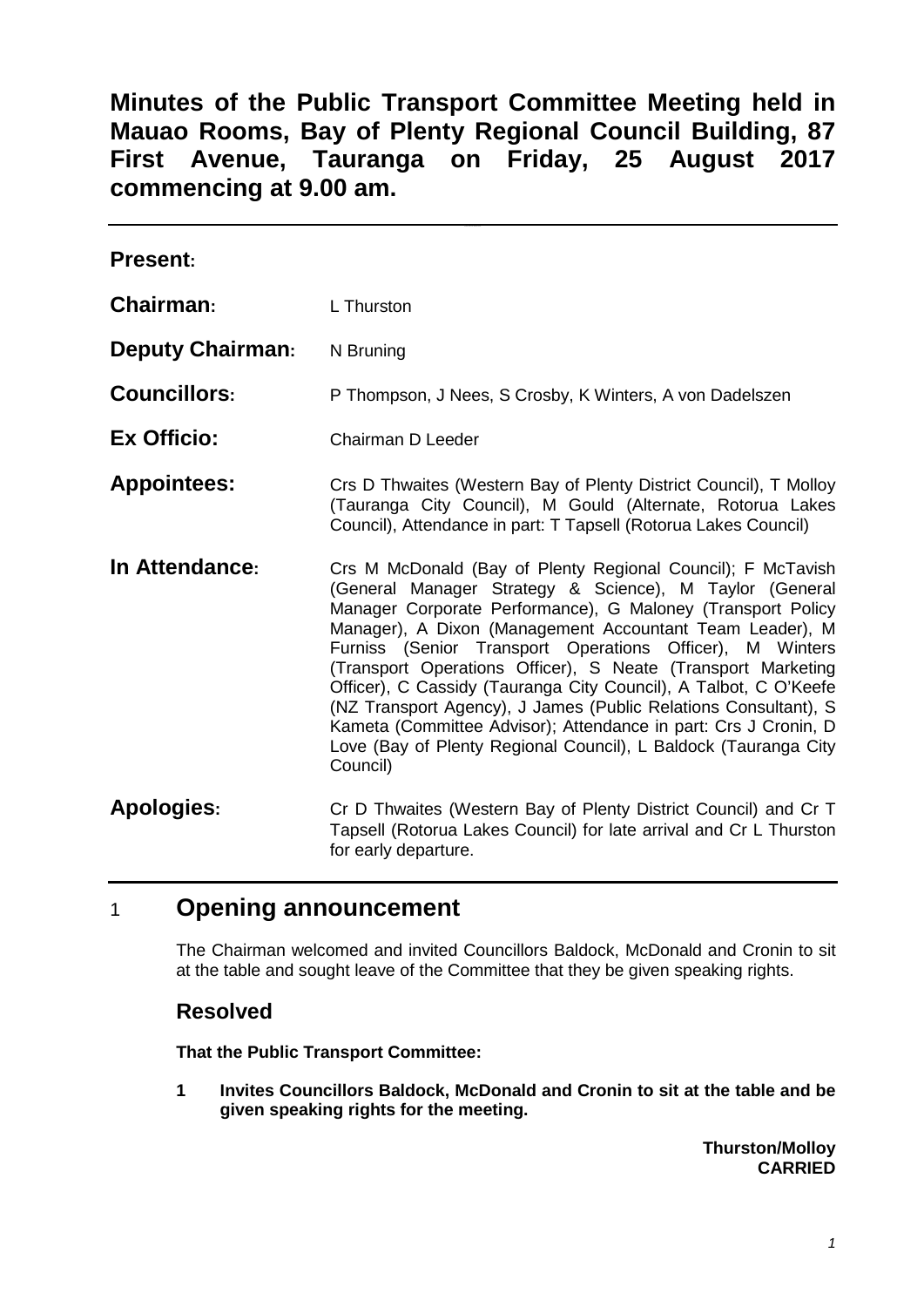# 2 **Apologies**

# **Resolved**

**That the Public Transport Committee:**

**1 Accepts the apologies for lateness from Councillors Don Thwaites and Tania Tapsell and apology for early departure from Councillor Thurston tendered at the meeting.**

> **Thurston/Molloy CARRIED**

# 3 **General Business and Tabled Items**

There were no General Business or late items tabled.

# 4 **Public Forum**

The Chairman advised that Glen Crowther from the Sustainable Business Network had requested to speak in the Public Forum, but as he had been delayed, sought the leave of the Committee for his public forum address to be deferred to accommodate his arrival.

# 5 **Declaration of conflicts of interest**

No conflicts of interest were declared.

# 6 **Previous Minutes**

## 6.1 **Public Transport Committee minutes - 23 June 2017**

## **Resolved**

**That the Public Transport Committee:**

**1 Confirms the Public Transport Committee Minutes of 23 June 2017, as a true and correct record.**

> **Gould/Bruning CARRIED**

# 7 **Suspension of standing orders**

With the leave of the Committee, the Chairman advised that standing orders would be temporarily suspended to allow the Committee to undertake a workshop on the Western Bay Public Transport Blueprint bus network.

# **Resolved**

**That the Public Transport Committee:**

**1 Temporarily suspends standing orders to workshop matters relating to the Western Bay Public Transport Blueprint bus network.**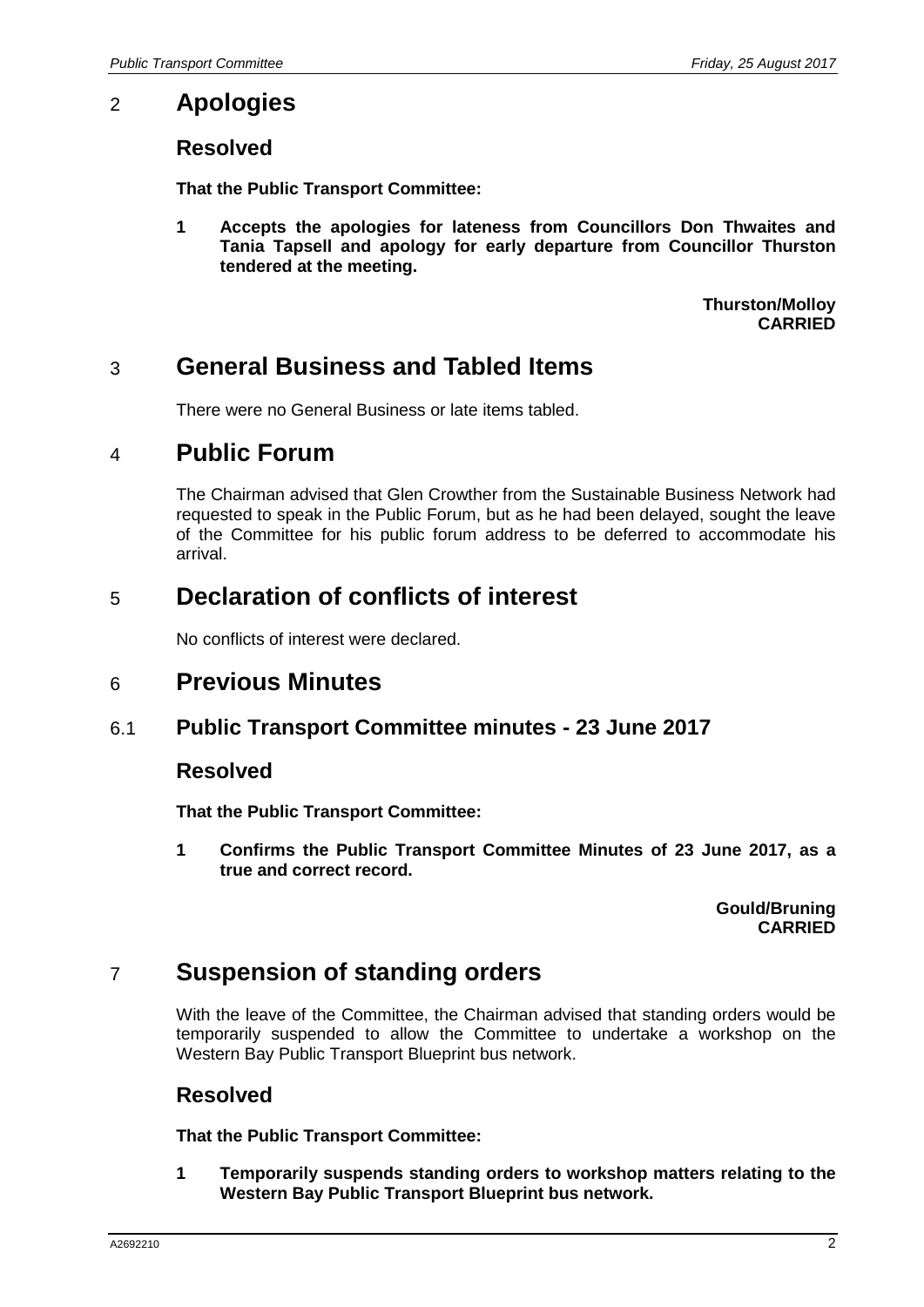## **Thurston/Crosby CARRIED**

## **Attendance**

Chairman Leeder entered at 9:12 am.

# **Workshop**

## *Refer PowerPoint Presentation Objective ID A2681038*

During the workshop staff presented an overview of key messages, critical components for public transport and considerations for Council's Long Term Plan.

Key topics discussed were: regional fare review, living wage, electric buses, Western Bay and Tauranga network services and subsequent financial considerations.

## **1) Regional Fare Review**

Staff advised:

- Recommendations were sought on levels of investment to prepare for bus procurement and awarding new contracts in 2018. Sufficient lead-in time (9- 12 months) was a normal practice to allow contractors to prepare services.
- Financial starting points current fare recovery was struggling to meet the Long Term Plan targets. Council currently funded the net cost of its public transport activity 60% targeted rates and 40% from general funds. Other cities had a 100% targeted rate for public transport. A number of scenarios could be considered for both Tauranga and Rotorua and staff recommended that a targeted rate should be included for Western Bay residents. Given the level of investment, staff recommended the treatment of targeted rates be consulted through the Long Term Plan (LTP). Cost estimates were provided, noting actual costs would only be known when bus contracts were procured.
- Staff were seeking guidance on the fare structure to enable further analysis to be provided for the Committee's consideration.

#### **Attendance**

Councillor Nees exited at 9.26 am and Councillor Tapsell arrived at 9.32 am.

Members provided comment and feedback:

- As actual costs would only be known at the time of contract procurement, any decision would need to be philosophical, with many factors to consider;
- If pricing changed, transitioning and incentivisation would be vital.
- The key driver should be growing the business as opposed to farebox recovery.

#### **Attendance**

Councillor Thwaites arrived at 9.40 am.

## **2) Living Wage**

The Committee at its June meeting had requested staff explore the concept of the living wage for bus drivers. Staff presented matters for consideration and sought guidance whether to continue to explore further.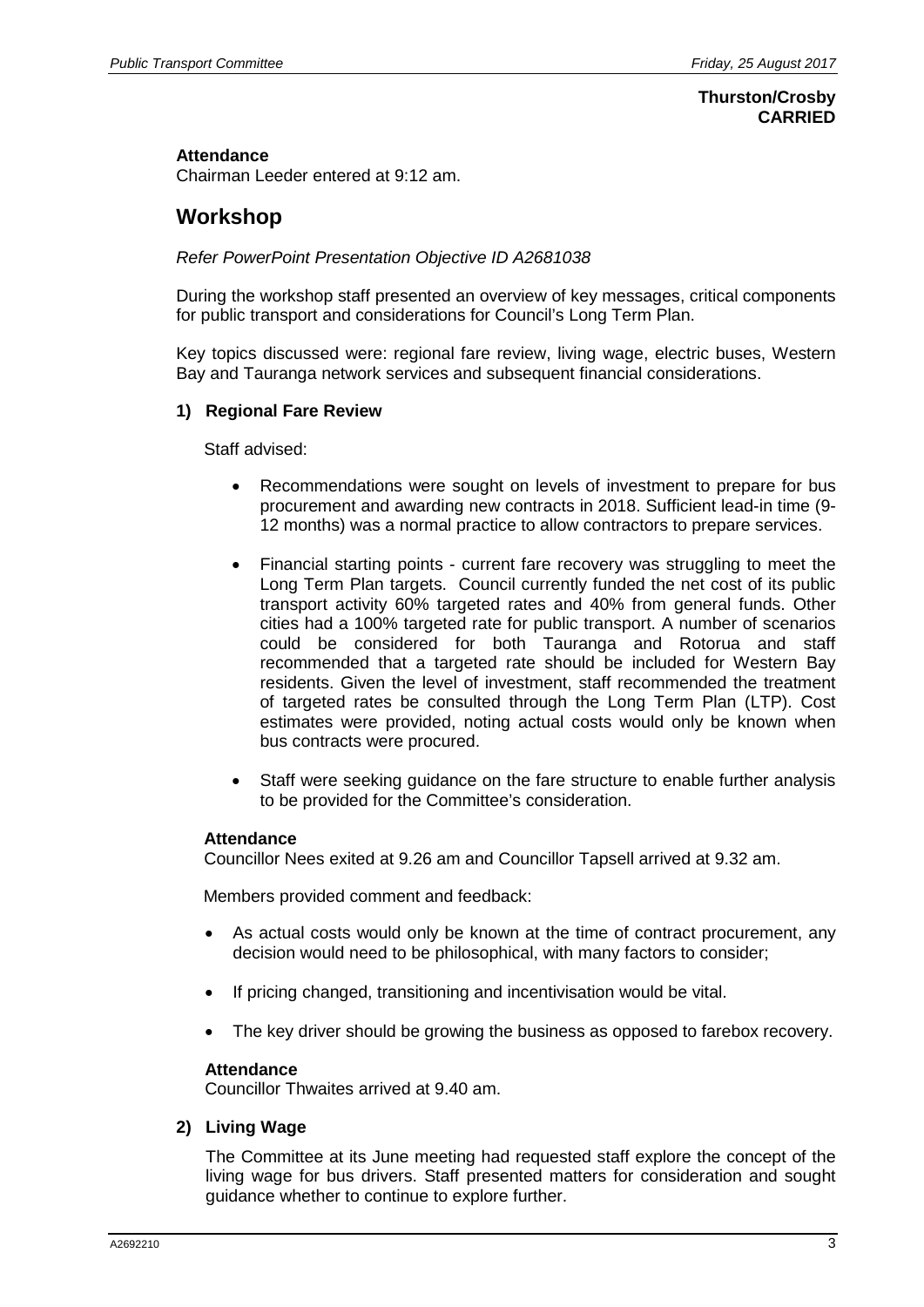Feedback from members:

- Further work and information was requested;
- Precedent setting and ramifications across Council contracts was questioned; staff advised it could impact all Council contracts.
- Primary driver is to get people using buses;
- Focus should shift to achieving a better customer service outcome versus simply paying people more.

#### **3) Electric Buses**

Direction was requested on the deployment of hybrid or electric buses as part of the new bus contracts. Comparisons were provided on the various technology options, costs and risks. It was noted Tauranga City Council were investigating the potential of an underground hub, which would favour electric buses.

#### **Attendance**

Councillor Nees re-entered at 10:09 am.

Feedback from members:

- The importance of providing leadership in moving towards a carbon neutral environment and fuel efficient fleet was raised and it was accepted this may need to happen in a staged approach. Integrating electric and hybrid models was favoured, along with 1-2 buses to be trialled and evaluated.
- Consideration for different operating models to minimise and offset the cost to contractors was sought.
- Consideration of other issues and the need to collaborate with Tauranga City Council.

## **4) Extending Contracts**

Staff advised the bus contracts were due to end in July 2018 and recommended extending them to December 2018 to allow better lead-in time for new contracts to source vehicles, terminals and to reduce timing risk around the tender process.

#### **5) Western Bay Services**

Members were informed of the baseline changes, additional options and costs and the rationale in anticipation of patronage increases. It was noted that figures did not include inflation or changes in fare and that adjustments in service changes would be made if and where required.

#### **6) Bayhopper Services**

Staff recommended that LTP consultation examine funding sources and fare levels; and exclude Tauranga network changes, as extensive engagement had already been undertaken and no further contract extensions were required.

Staff sought direction on network implementation options and costs, along with the staff recommendation for a baseline and staged approach, which would address the most recurring requests from the feedback received. Staff did not consider any misalignment or additional change to service levels would be necessary in Years 1 to 4, but may need reviewing in the longer term.

Comment from members considered the three Councils' LTPs needed to be aligned and that policy decision-making should be distinct from LTPs processes.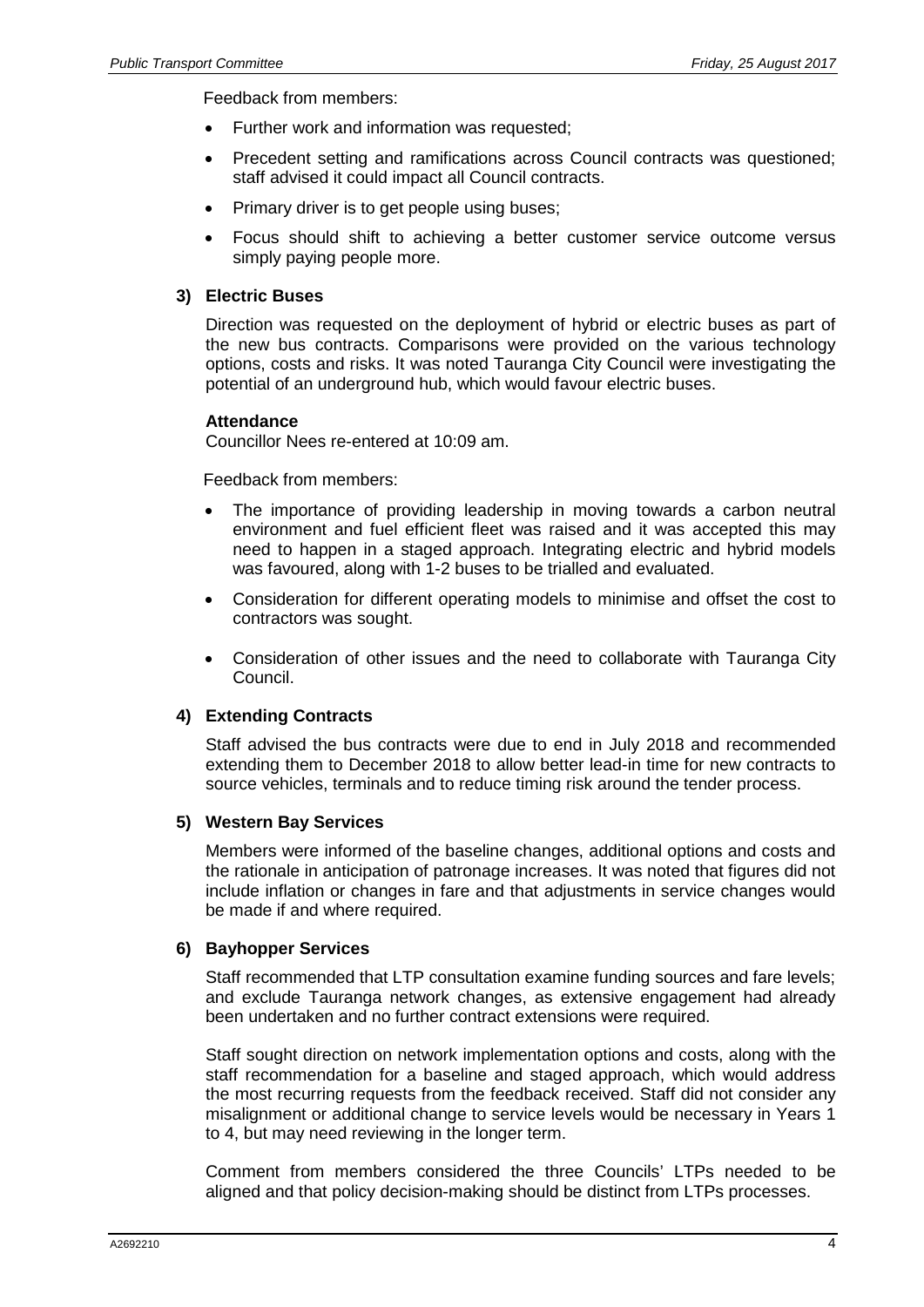## **7) Network implementation options**

Staff outlined the financial implications and timing of service changes for Tauranga and the sub-region, which would be recommended for consideration in the LTP process.

Members provided feedback and received clarification:

- Sought a 2-yearly review of public transport to signal staged changes;
- Some concern was raised on truncating the city loop service at the Hospital, rather than Greerton. Staff advised that Greerton was very well served by other services and until TCC implemented bus priority measures in Cameron Road to speed bus travel, extending the City Loop would not result in an efficient service.

## **8) Tauranga School Buses**

Members received an update on the new school bus service proposals. It was noted that SchoolHopper had initially started with 45 school services; the original proposal was to reduce that to 11 services, with the current proposal for 25 services and that further work was required with schools. Schools were generally in support of the proposals, with several wanting further clarification and to meet with staff. Regarding special character schools, the Ministry of Education had indicated they would provide funding assistance if criteria were met.

The workshop concluded and the Chairman sought to restate standing orders.

## **Resolved**

**That the Public Transport Committee:**

**1 Reinstates standing orders.**

## **Thurston/Crosby CARRIED**

# **Adjournment**

The meeting adjourned at 10:59 am and reconvened at 11:16 am.

## **Attendance**

Chairman Leeder was not in attendance at this time.

# **Order of Business**

The Committee Chairman advised that Mr Glen Crowther from the Sustainable Business Network was now in attendance and would make his public forum address to the Committee.

# 8 **Public Forum**

## 8.1 **Glen Crowther – Sustainable Business Network**

*Refer PowerPoint Presentation Objective ID A2684495*

Mr Glen Crowther spoke about passenger frustration with the current service and the challenges and complexities for the community to follow engagement processes with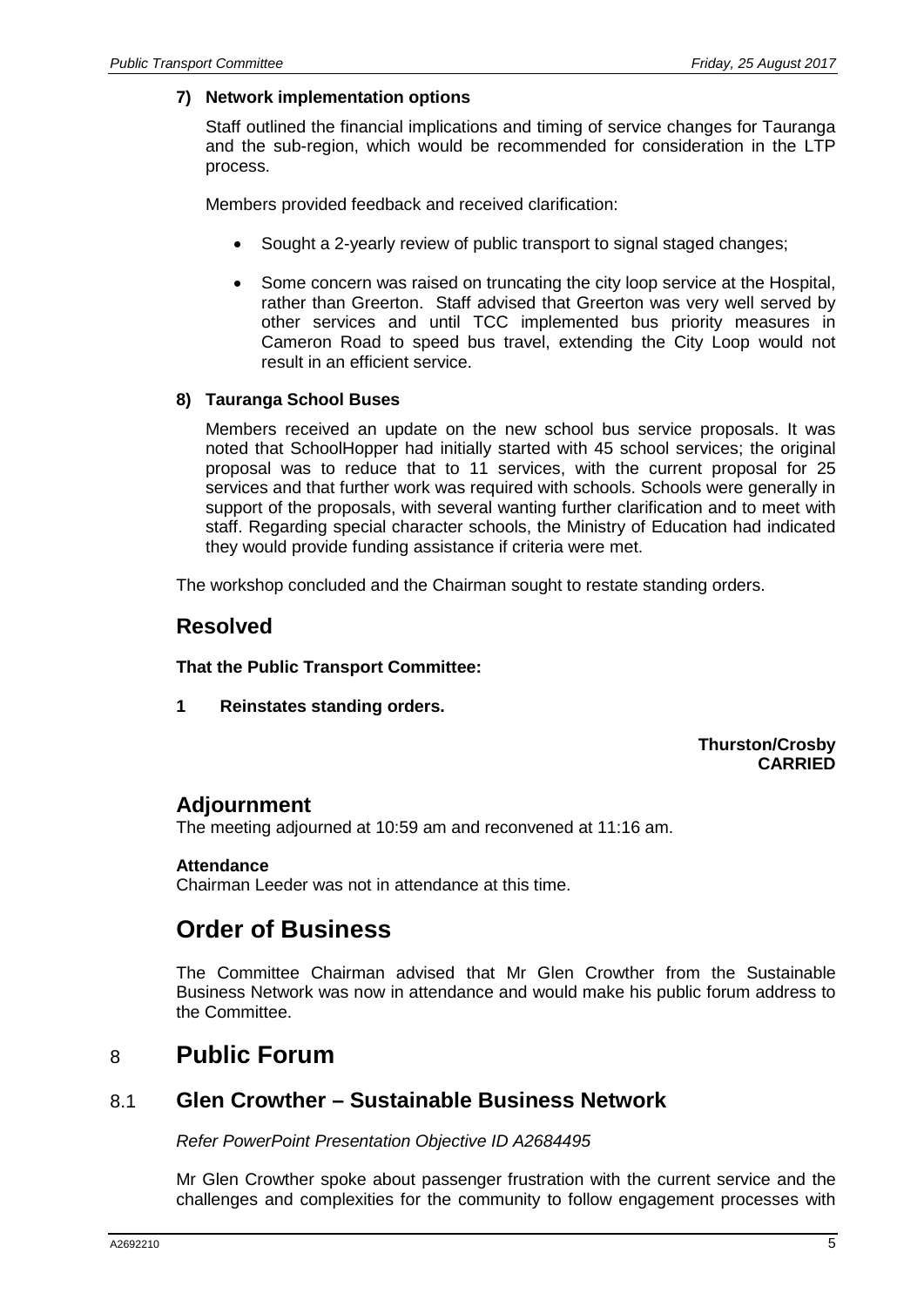the respective councils on multiple plans and current transport issues. He considered an integrated structure was needed and that the region needed to prepare and adapt for climate change. He believed the Government's target for reducing emissions by 30% below 2005 levels by 2030 did not go far enough, but that even 30% required a much bigger investment in public transport than what was proposed, which still would not allow for increased congestion from projected population growth.<sup>[1](#page-5-0)</sup>

Mr Crowther hoped the Smart Transport Forum being held on 28 September would be well attended and integrated into planning frameworks.

#### **Attendance**

Councillor Cronin withdrew from the meeting at 11:25 am.

Mr Crowther believed design options should provide for reductions in cars and school traffic and should incorporate a rapid transit service for Pāpāmoa through to Te Tumu. He considered all external costs (such as environmental externalities) had not been factored in appropriately and that public transport should be heavily subsidised through taxes and rates, as increased user pays would unlikely work.<sup>[2](#page-5-1)</sup>

In response to a question raised, Mr Crowther considered having free buses would be a paradigm shift for affordability, which the community could easily grasp.

# 9 **Reports**

# 9.1 **Western Bay Public Transport Blueprint bus network approval**

*Refer PowerPoint Presentation Objective ID A2681038; and Tabled Document 1.*

The report sought approval on networks to be tendered for the Western Bay sub-region and recommendations to Council for budgets within the Long Term Plan (LTP).

The Committee received a new set of recommendations to consider (refer Tabled Document 1), which reflected proposed costs if Council agreed to extend current contracts, which had not been accounted for within the new blueprint networks.

A member opposed the truncation of the City Loop Service at Tauranga Hospital (recommendation 7c) and supported the service going through to Greerton.

## **MOTION**

**Moved:** Councillor von Dadelszen **Seconded:** Councillor Nees

## **That truncation of the City Loop Service at Tauranga Hospital not occur.**

Staff advised their preference was to wait and allow the extension to be appropriately provided for, with costs and priorities for installation of bus priority measures to go through Tauranga City Council's Long Term Plan process.

The mover of the motion clarified his opposition of truncation in Year 1 of the LTP 2018/28. In response to the advice and clarification received, the seconder of the motion withdrew her support for the motion and sought an amendment for cessation of truncation in Year 2 of the LTP, which was accepted by members.

## **AMENDMENT**

<span id="page-5-1"></span><span id="page-5-0"></span><sup>1, 2</sup> *Correction, Public Transport Committee Meeting, 23 November 2017*  $\overline{a}$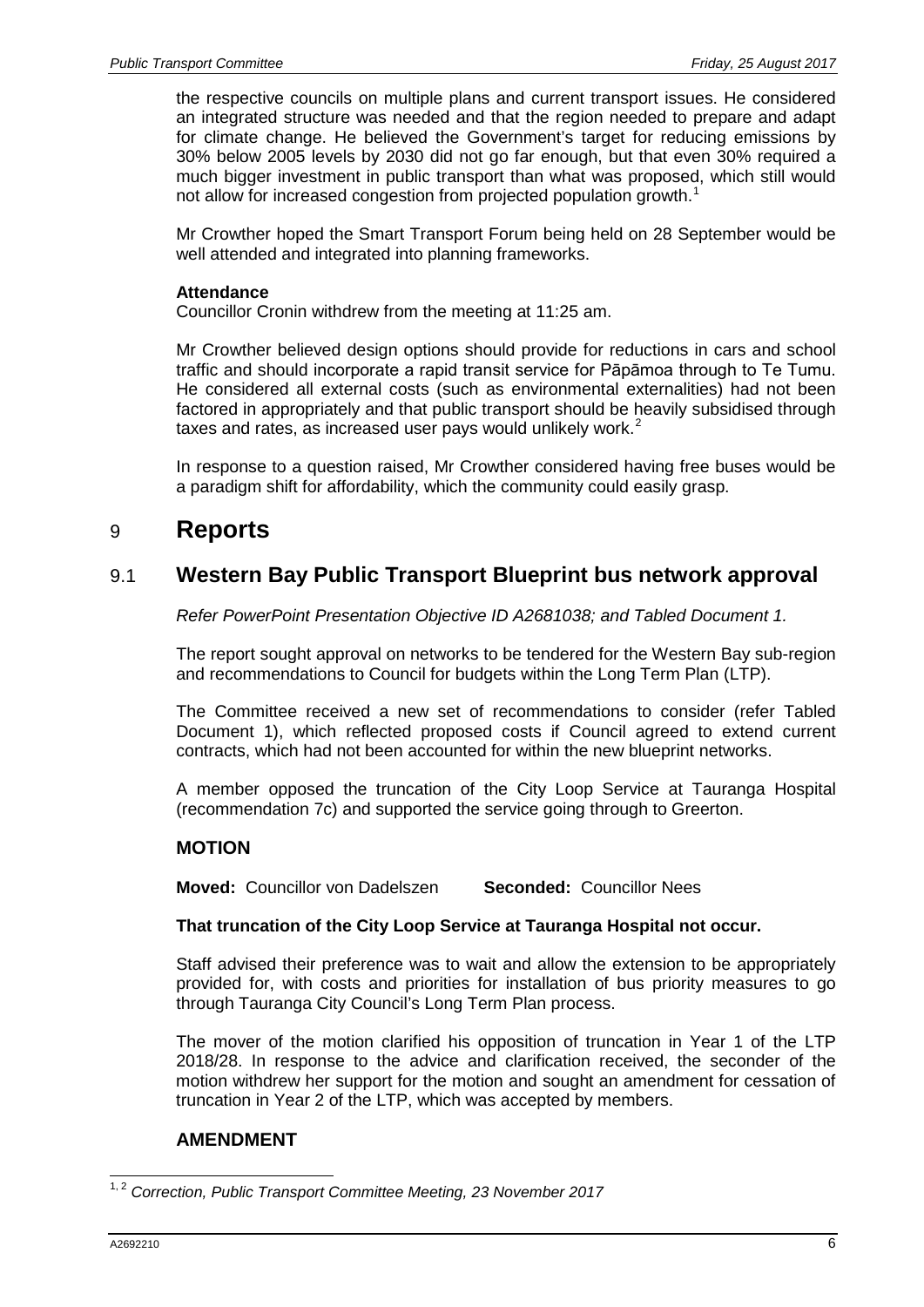**Moved:** Councillor Nees **Seconded:** Councillor Thompson

**Endorses the following variation to the Western Bay of Plenty bus network as described in the report for implementation in Year 2 of the 2018-2028 Long Term Plan:**

**a. Introduce City Loop Service to Greerton.**

The amendment was PUT with a **SHOW OF HANDS** requested and recorded as follows:

**For the Motion 6 Against the Motion 4**

The AMENDMENT was **CARRIED.** 

A **DIVISION** was called and recorded:

| <b>FOR (6)</b> | <b>AGAINST (4)</b> |
|----------------|--------------------|
| Thompson       | <b>Thwaites</b>    |
| <b>Nees</b>    | Crosby             |
| Tapsell        | <b>Bruning</b>     |
| Thurston       | Molloy             |
| Von Dadelszen  |                    |
| <b>Winters</b> |                    |
|                |                    |

The Committee considered the remaining recommendations in part and resolved as follows:

## **Resolved**

**That the Public Transport Committee:**

**1 Receives the report, Western Bay Public Transport Blueprint bus network approval.**

## **Living Wage**

**2 Requests staff continue to progress work on how customer service outcomes can be improved with the Western Bay Transport Blueprint procurement and report back to BOPRC Council on 26 September 2017.** 

> **Winters/Crosby CARRIED**

## **Electric Buses**

- **3 Requests staff to continue to progress work on deploying hybrid or electric buses as a key component of achieving a carbon neutral environment for the Bay of Plenty region.**
- **4 Requests that staff report back on how these buses can be progressively introduced within the new Western Bay of Plenty bus contracts and report back to BOPRC Council on 26 September 2017.**

**Nees/Bruning CARRIED**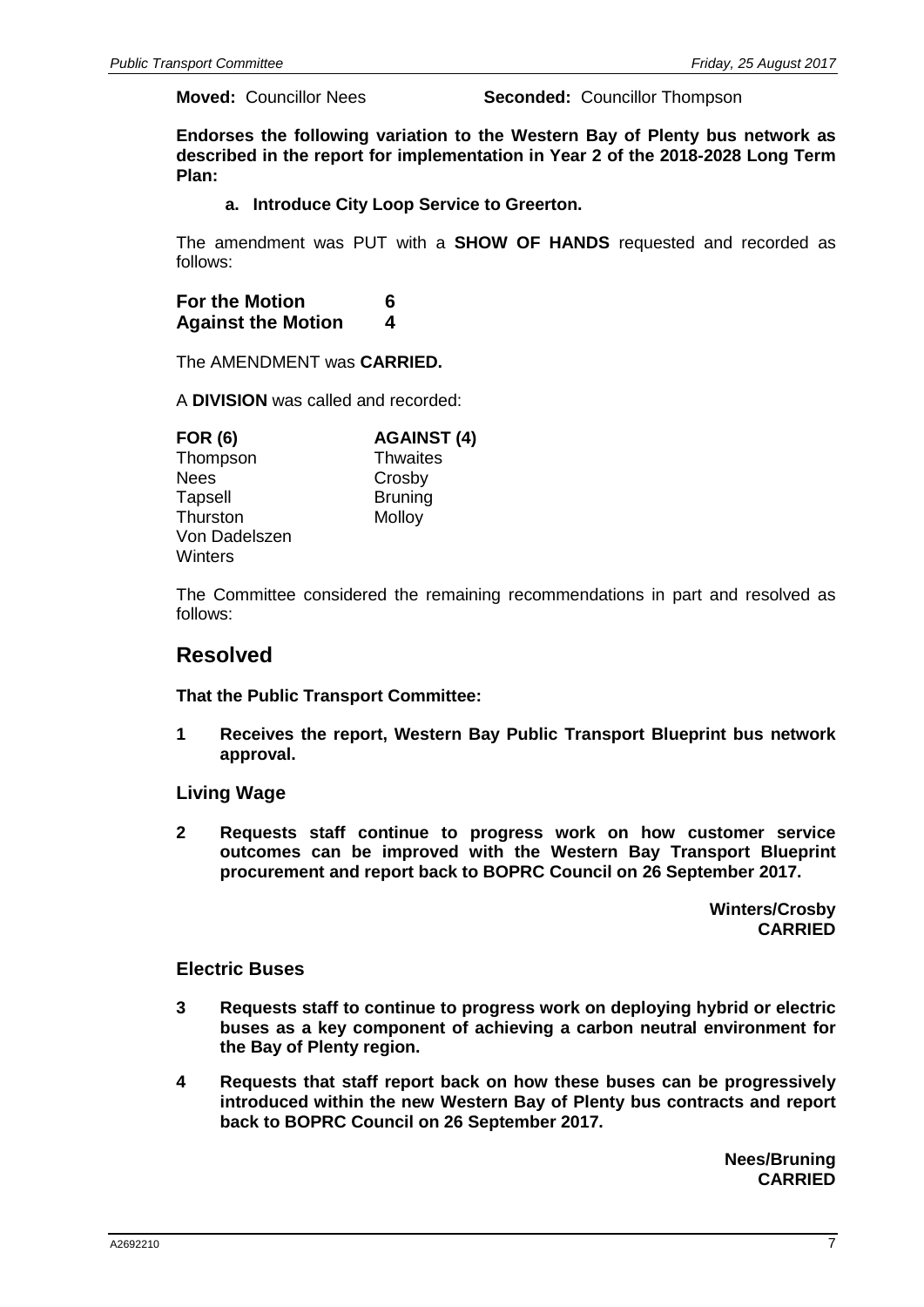#### **Western Bay Services**

- **5 Endorses the Western Bay of Plenty District bus network as described in Part 5 of this report as the preferred network, with an estimated gross operating cost estimate of \$560,000 per annum and an estimated funding gap to Council of \$112,000 per annum for the 2018/19 financial year.**
- **6 Endorses the following variation to the Western Bay of Plenty District bus network as described in this report for implementation in Year 4 of the 2018 – 2028 Long Term Plan:**
	- **a. Saturday services for Katikati, Ōmokoroa, and Te Puke in at an estimated operating cost of \$200,000 per annum.**

**Nees/Bruning CARRIED**

#### **Tauranga Urban Services**

- **7 Endorses the Tauranga urban service Option 3A as described in this report as the preferred network from the start of the new contracts in 2018/19, including:**
	- **a. Minor route change to the Crosstown Connector at no additional cost;**
	- **b. Retain existing service frequencies on Route 59 of 60minutes with an estimated operating cost reduction of \$455,000 per annum**
	- **c. Implement Gold Line service at an estimated operating cost of \$180,000 per annum;**
	- **d. Increased weekend frequencies on urban service to every 30min at an estimated operating cost of \$920,000 per annum; and**
	- **e. Extend operating hours on all urban service to 8:00 pm weekdays and weekends in at an estimated operating cost of \$430,000 per annum.**

**Crosby/Thompson CARRIED**

- **8 Endorses the following variation to the Western Bay of Plenty bus network as described in the report for implementation in Year 2 of the 2018-2028 Long Term Plan:**
	- **a. Introduce City Loop Service to Greerton.**

**Nees/Thompson CARRIED**

- **9 Notes that this service level has a total gross operating cost estimate of \$ 13.2 million per annum and an estimated funding gap for Council of \$1.5 million in the 2018/19 financial year.**
- **10 Endorses the following variation to the Tauranga urban services as described in this report for implementation in Year 4 of the 2018 - 2028 Long Term Plan:**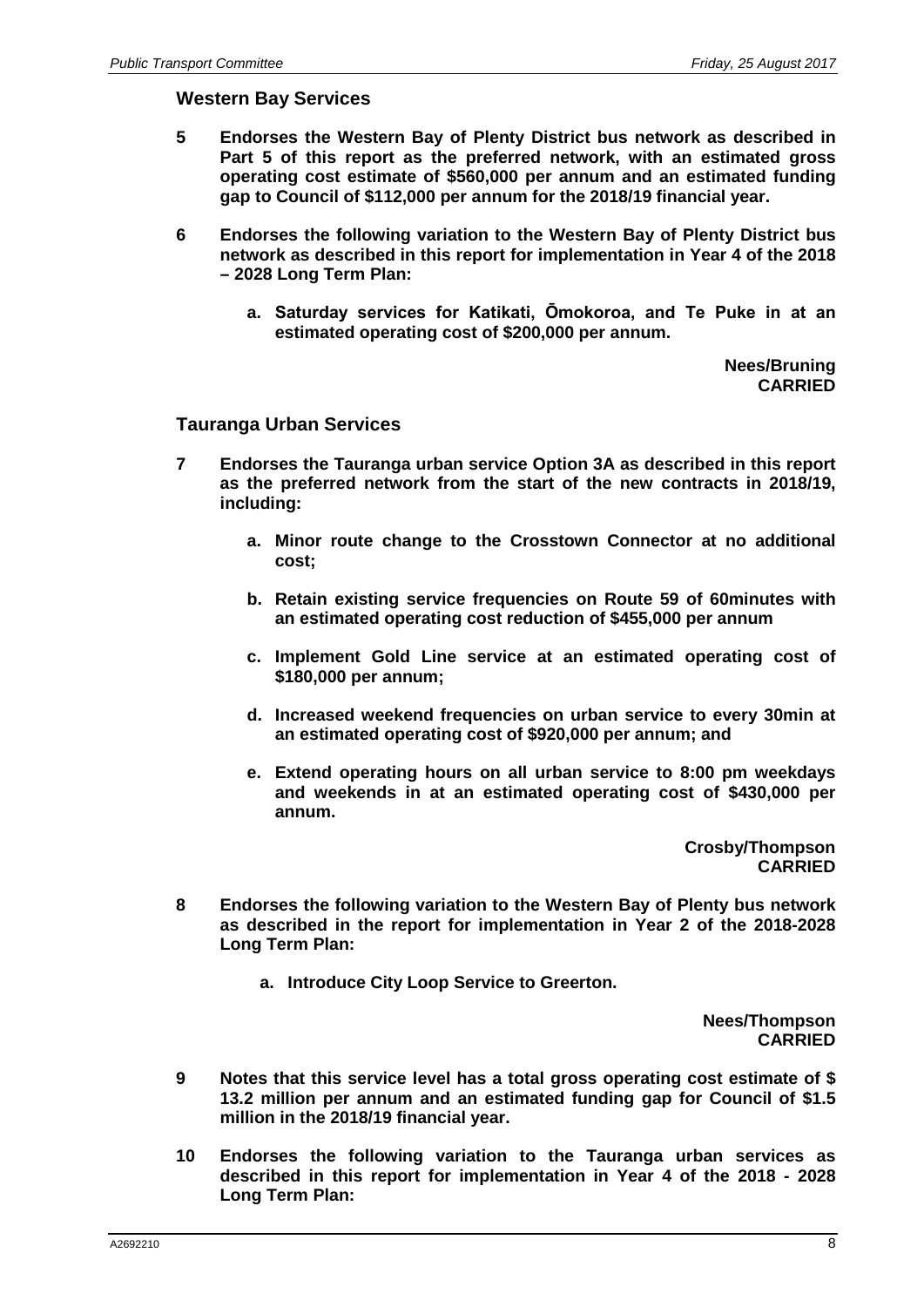- **a. Extend operating hours to 9:00 pm weekdays (some routes) at an estimated operating cost of \$270,000 per annum.**
- **b. Extend operating hours to 11:00 pm on Friday and Saturday at an estimated operating cost of \$160,000 per annum**
- **11 Notes that staff will work with residents of Ballintoy Park Drive to find a public transport solution that meets the community's requirements.**

**Nees/Thompson CARRIED**

## **School Bus Services**

- **12 Endorses the proposals in Part 7 of this report subject to ongoing discussions with schools and notes once they have a total gross operating cost estimate of \$1.1 million dollars per annum and an estimated cost to Council of \$255,000 per annum for the 2019/20 financial year onwards.**
- **13 Notes that if the Schoolhopper contracts are extended to December 2018, the total gross operating cost estimate for the 2018/19 financial year is about \$2.0 million dollars and an estimated cost to Council of about \$630,000.**
- **14 Notes that the following schools have agreed to support the implementation of the proposed school bus networks:**
	- **Mount Maunganui College**
	- **Mount Maunganui Intermediate**
	- **Tauranga Intermediate**
	- **Otumoetai College**
	- **Otumoetai Intermediate**
	- **Tauranga Boys College; and**
	- **Tauranga Girls College**
- **15 Notes that officers will continue to work with the following schools and parents to find suitable school proposals:**
	- **Aquinas College**
	- **Bethlehem College**
	- **Saint Marys**
	- **Saint Thomas More**
	- **Pāpāmoa College**
	- **Pāpāmoa Primary; and**
	- **Maungatapu School**
- **16 Notes that staff will continue to work with the Ministry of Education and schools to establish the best funding mechanism for students now eligible for assistance from the Ministry as a result of changes to the public bus network.**
- **17 Notes that the traffic impacts resulting from changes in the school service are likely to be minor across the network, noting that there are transport infrastructure requirements relating to school proposals that will need to be endorsed by Tauranga City Council.**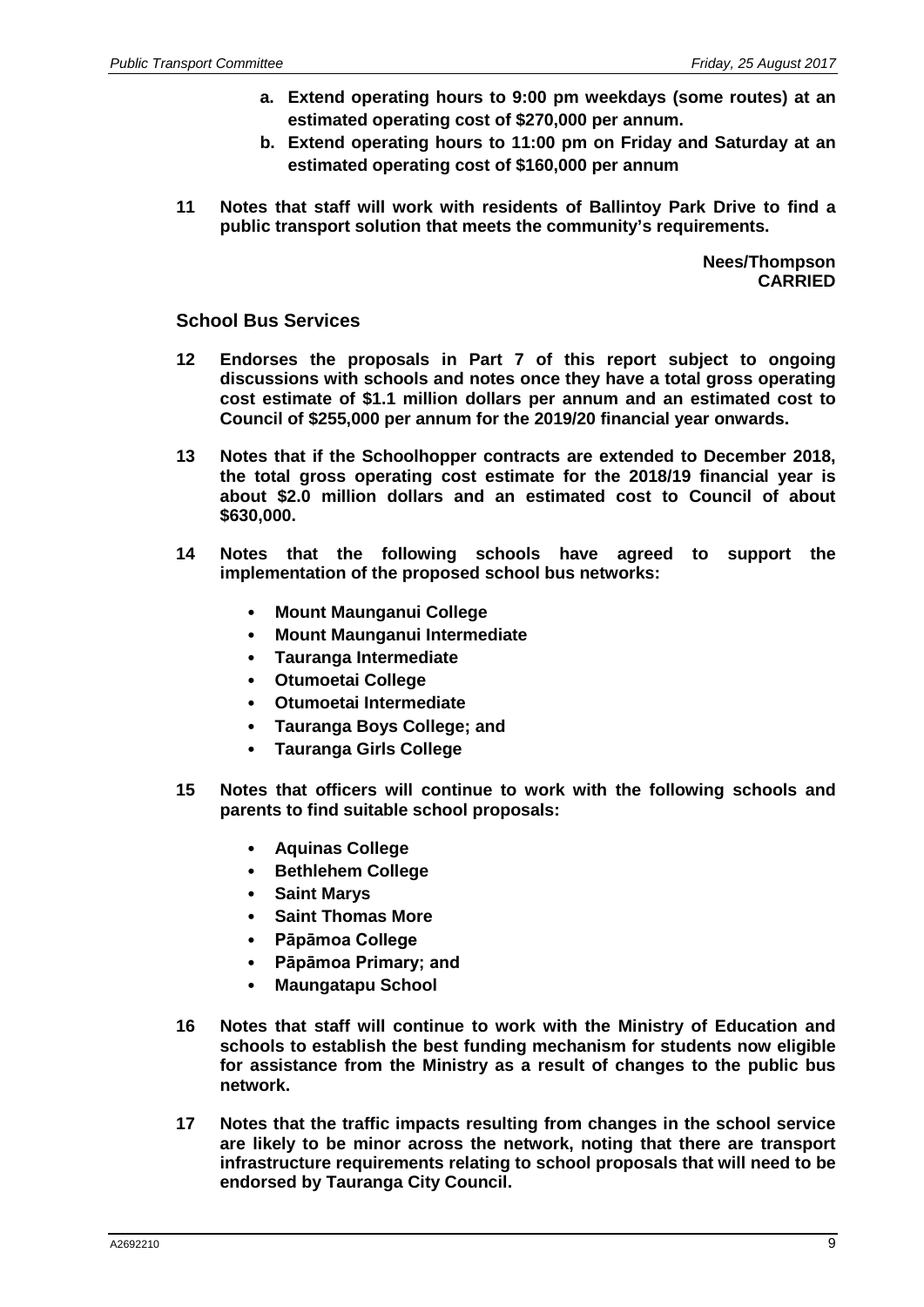#### **Thompson/Thurston CARRIED**

**That the Public Transport Committee recommend that the Regional Council:**

- **1 Agrees that consultation through the 2018 - 2028 Long Term Plan process will address issues relating to the funding of passenger transport services across the region including the outcomes of the Regional Fare Review.**
- **2 Agrees that further consultation on the Tauranga Urban, school services, and Western Bay District services will not be required through the 2018 - 28 Long Term Plan process.**
- **3 Agrees to fund the Western Bay of Plenty District bus network as described in Part 5 of this report as the preferred network. The estimated gross operating cost estimate for 2018/19 is \$560,000 per annum and the estimated funding gap to Council is \$122,000 per annum.**
- **4 Agrees to fund the Tauranga urban service as described in section 8.4 of this report as the preferred network. The estimated gross operating cost estimate for 2018/19 is \$13.2 million per annum and the estimated funding gap for Council is \$1.5 million.**
- **5 Agrees to fund Tauranga school buses as described in Part 7 of this report. The estimated gross operating cost for 2018/19 is about \$2.0 million dollars and the estimated cost to Council is \$630,000.**
- **6 Agrees to fund a new Travel Safe bus programme for Year 7 and 8 students to encourage independent bus travel at an unbudgeted cost to Council of \$100,000 per annum for Years 1 through 3 of the 2018 - 2028 Long Term Plan.**
- **7 Agrees to fund a trial crossing guard programme for schools to improve safety of school students and encourage independent travel at an unbudgeted cost to Council of \$30,000 in Year 1 of the 2018 - 2028 Long Term Plan.**

**Thurston/Thompson CARRIED**

## **Attendance**

Councillor Thurston left the meeting at 12:05 pm and Councillor Bruning assumed the Chair.

# 9.2 **Procurement Plan for Western Bay of Plenty Public Transport Tender**

The report sought Council approval of the Procurement Plan for the Tauranga Public Transport Tender. Members took the report as read and accepted the recommendations without further comment.

## **Resolved**

**That the Public Transport Committee:**

**1 Receives the report, Procurement Plan for Western Bay of Plenty Public Transport Tender.**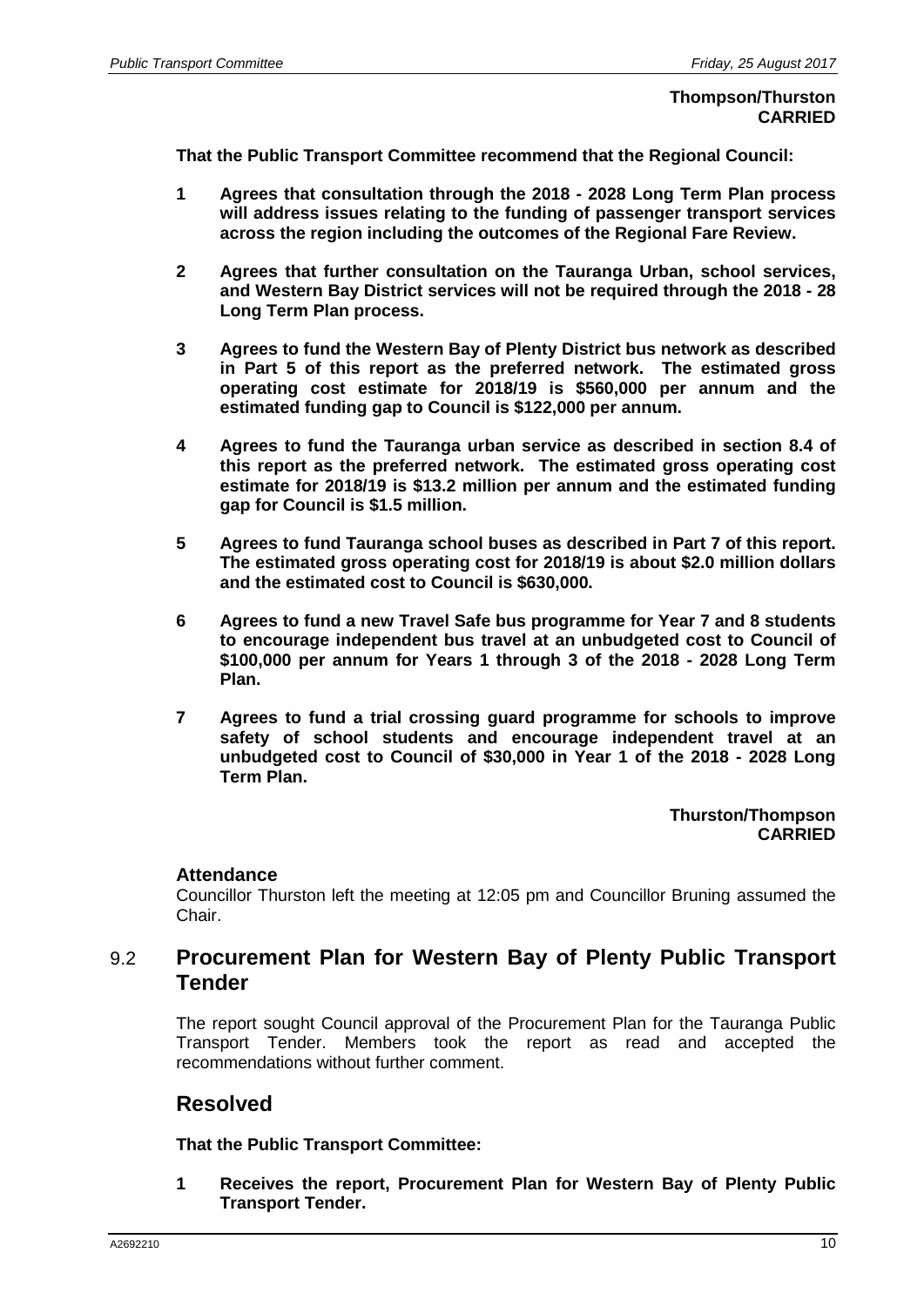#### **2 Endorse the Procurement Plan.**

**That the Public Transport Committee recommend that the Regional Council:**

**1 Approve the Procurement Plan for Western Bay of Plenty Public Transport Tender.** 

> **Thompson/Crosby CARRIED**

# 9.3 **The 2017 Bus Satisfaction Survey**

Transport Policy Manager Garry Maloney informed the Committee of findings of the 2017 Bus Satisfaction Survey, the opportunity for some initiatives of the Western Bay Blueprint to be brought forward to improve reliability, while other issues would be deferred until new contracts were procured.

Members queried improving service reliability through technology applications. Mr Furniss advised that NZTA was investing in new technology in Auckland and Queenstown and that staff would discuss potential opportunities for Tauranga with NZTA. The Track-A-Bus real time system in Rotorua was noted and commended.

# **Resolved**

**That the Public Transport Committee:**

**1 Receives the report, The 2017 Bus Satisfaction Survey.**

**von Dadelszen/Nees CARRIED**

## 9.4 **Bus Fare Increase 2017/18**

The report sought a decision that the Committee recommend to Council that it not increase fares on bus services for the 2017/18 financial year.

## **Resolved**

**That the Public Transport Committee:**

**1 Receives the report, Bus Fare Increase 2017/18.**

**That the Public Transport Committee recommend that the Regional Council:**

**1 Not increase fares for customers of its contracted bus services in the 2017/18 financial year.**

> **Thompson/von Dadelszen CARRIED**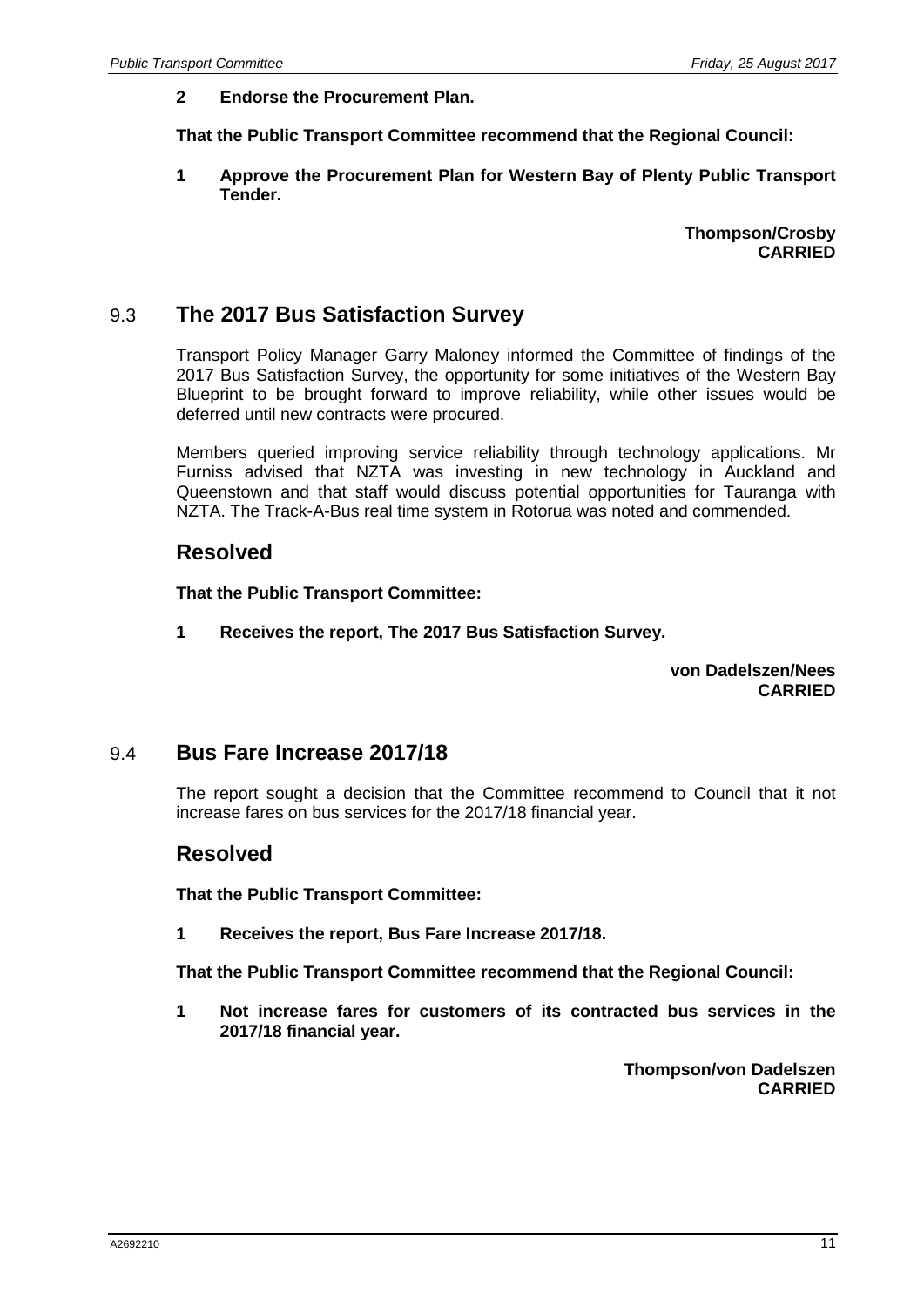# **Tauranga City Council Cycle Action Plan**

*Refer PowerPoint Presentation Objective ID A2678862.*

Tauranga City Council (TCC) Senior Transport Planner Clare Cassidy presented on the Tauranga City Council Cycle Action Plan and outlined the proposed goals, key principles, infrastructure and supporting measures. Timeframes for stakeholder and community engagement was planned in May-November 2017, with projects prioritised by January 2018 for incorporation into Long Term Plan consultation in March 2018.

Ms Cassidy clarified factors being considered included cycle routes separate to roads, connectivity to other cycle routes, prioritisation criteria and use of shared footpaths and that network issues were being addressed in collaboration with NZTA.

# **Resolved**

**That the Public Transport Committee:**

**1 Receives the report, Tauranga City Council Cycle Action Plan.**

**Thompson/Winters CARRIED**

## 9.5 **Bike Racks on Buses**

The report provided further information on the uptake and use of bike racks on buses that had been installed in other regions.

Senior Transport Officer Mike Furniss advised of an error on page 196 of the agenda. Under section 4.5 of the report in regard to the Waikato region, a decision had been made not to deploy bike racks on urban buses.

In response to a question raised, Mr Furniss confirmed it was logical and cost effective to implement installation at the start of a contract. As outlined in the report, it was confirmed that bike racks on buses had been fitted on some Bay of Plenty services.

# **Resolved**

**That the Public Transport Committee:**

**1 Receives the report, Bike Racks on Buses.**

**von Dadelszen/Thompson CARRIED**

# 9.6 **2016/17 End of Financial Year Public Transport Achievement Report**

The report updated the Committee on how well individual regional public transport services were performing. It was clarified that patronage on the Matapihi and Mangatawa services had declined and had been proposed to cease under the Western Bay Blueprint network proposal.

# **Resolved**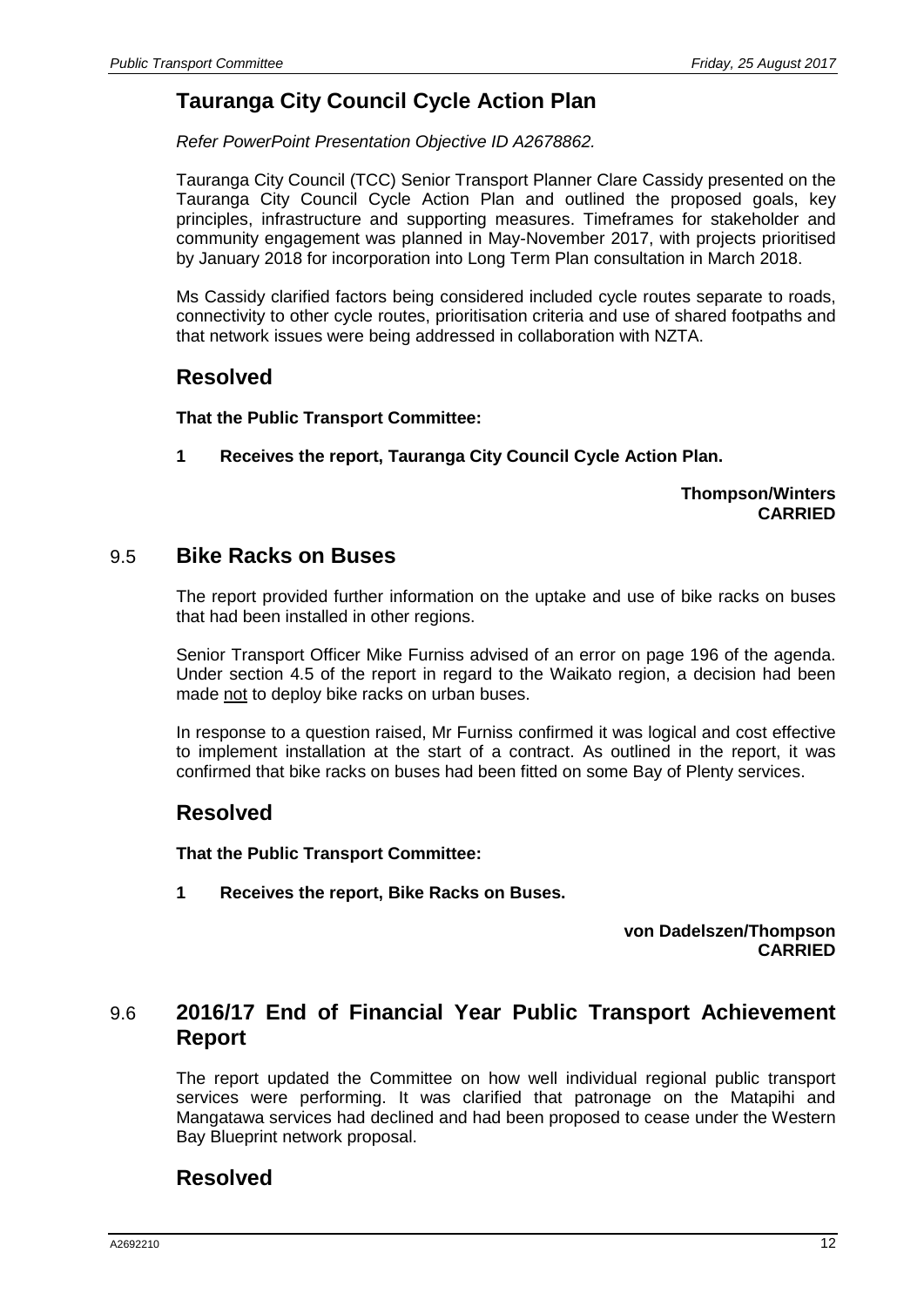#### **That the Public Transport Committee:**

**Receives the report, 2016/17 End of Financial Year Public Transport Achievement Report.**

## **Crosby/Winters CARRIED**

# 9.7 **Waihi Beach Trial Service**

The report provided information on the uptake and use of the Waihi Beach Trial Service and proposed changes to the service.

Responding to questions, Transport Operations Officer Melissa Winters advised that the new trial service proposal would be accommodated by an 11-seater van at a cost of \$20,000 per annum, which was provided for within budgets. Staff considered existing shelters were adequate, with no intention to install a structure at Waihī.

It was noted that discussions had been held with Waikato region previously about joint funding, but there had been no interest at that time. They had been informed of the new proposal however; no feedback had been received.

## **Resolved**

**That the Public Transport Committee under its delegated authority:**

**1 Receives the report, Waihi Beach Trial Service.**

**Nees/Winters CARRIED**

## 9.8 **Other performance matters**

The report provided information on other public transport performance matters that may be of interest. Regarding bus complaints, Senior Transport Officer Mike Furniss explained there were a range of causes, which could not be easily resolved. He advised visibility of shelters had been raised and staff were working with Tauranga City Council on the matter.

## **Resolved**

**That the Public Transport Committee under its delegated authority:**

**1 Receives the report, Other performance matters.**

**Bruning/Molloy CARRIED**

## 9.9 **Other Matters of Interest**

The report advised of matters of interest not elsewhere reported. Regarding Tauranga Harbour ferry initiatives, further work would be undertaken with Tauranga City Council.

## **Resolved**

 $A2692210$  and  $A332210$  and  $A332210$  and  $A332210$  and  $A332210$  and  $A332210$